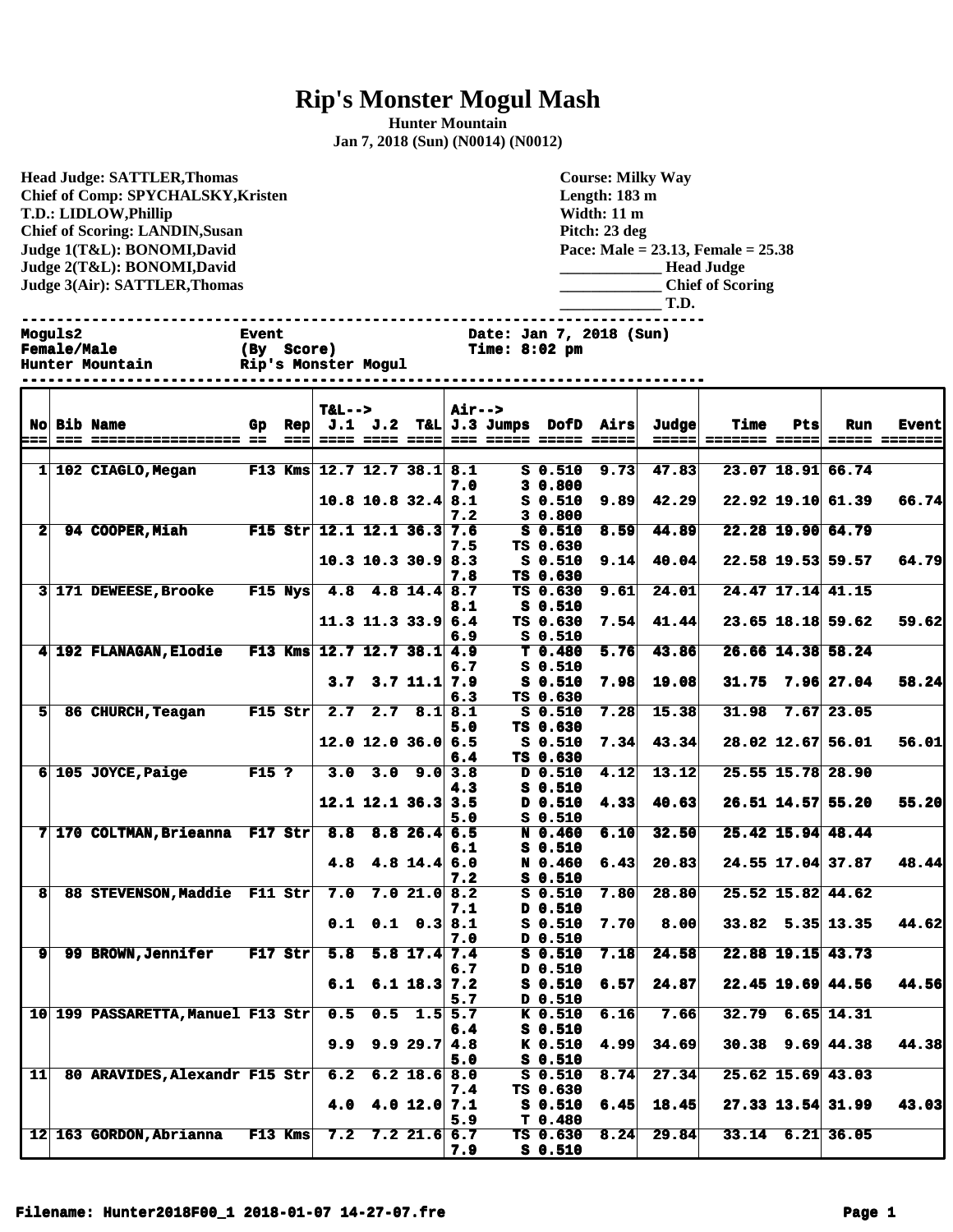**Moguls2 Event Date: Jan 7, 2018 (Sun)**<br> **Female/Male** (By Score) **Date: Jan 7, 2018 (Sun)** 

|                 |                                   |                |                            | <b>T&amp;L--&gt;</b> |     |                                  | <b>Air--&gt;</b>     |                 |                                 |               |       |                               |            |                      |                                |
|-----------------|-----------------------------------|----------------|----------------------------|----------------------|-----|----------------------------------|----------------------|-----------------|---------------------------------|---------------|-------|-------------------------------|------------|----------------------|--------------------------------|
|                 | <b>No Bib Name</b>                | Gp.            | <b>Rep</b>                 | J.1                  | J.2 | T&L                              |                      | J.3 Jumps       | DofD                            | Airs          | Judge | <b>Time</b>                   | Pts        | <b>Run</b>           | <b>Event</b>                   |
| ===             | === ================== ==         |                | $=$ $=$ $=$ $\blacksquare$ | 9.4                  |     | ==== ==== ====<br>9.428.25.8     |                      | 222 22322 22332 | TS 0.630                        | 22222<br>7.27 | 35.47 | =====  ======= =====<br>32.25 | 7.33       | 42.80                | ===== ====== <b>=</b><br>42.80 |
|                 |                                   |                |                            |                      |     |                                  | 7.1                  |                 | $S_0.510$                       |               |       |                               |            |                      |                                |
|                 | 13 167 LADUE, Ruby                |                | $F15$ Nys                  | 7.9                  |     | 7.923.76.0                       |                      |                 | T <sub>0.480</sub>              | 6.19          | 29.89 |                               |            | 29.67 10.59 40.48    |                                |
|                 |                                   |                |                            |                      |     |                                  | 6.5                  |                 | $S_0.510$                       |               |       |                               |            |                      |                                |
|                 |                                   |                |                            | 7.5                  |     | $7.5$ 22.5 $7.1$                 |                      |                 | $S$ 0.510                       | 6.06          | 28.56 |                               |            | $30.01$ 10.16 38.72  | 40.48                          |
|                 | 14 120 JOYCE, Lauren              |                | $F15$ Sgb                  | 0.1                  | 0.1 | 0.3                              | 4.8                  |                 | D 0.510<br>D 0.510              |               | 6.31  | 37.29                         | 0.98       | 7.29                 |                                |
|                 |                                   |                |                            |                      |     |                                  | 5.8<br>6.0           |                 | S 0.510                         | 6.01          |       |                               |            |                      |                                |
|                 |                                   |                |                            | 6.5                  |     | $6.5$ 19.5 6.5                   |                      |                 | D 0.510                         | 6.88          | 26.38 |                               |            | 28.23 12.40 38.78    | 38.78                          |
|                 |                                   |                |                            |                      |     |                                  | 7.0                  |                 | S 0.510                         |               |       |                               |            |                      |                                |
| 15              | 79 MARINELLA, Grace               |                | F09 Kms                    | 5.0                  |     | $5.0$ 15.0 4.3                   |                      |                 | $S_0.510$                       | 3.93          | 18.93 |                               |            | $30.24$ 9.87 28.80   |                                |
|                 |                                   |                |                            |                      |     |                                  | 3.8                  |                 | N 0.460                         |               |       |                               |            |                      |                                |
|                 |                                   |                |                            | 6.2                  |     | $6.2$ 18.6 5.3                   | 4.5                  |                 | $S_0.510$<br>TS 0.630           | 5.53          | 24.13 |                               |            | 28.89 11.57 35.70    | 35.70                          |
| 16              | 83 GILLIAM, Piper                 |                | $F15$ Str                  | 6.1                  |     | $6.1$ 18.3 3.6                   |                      |                 | D 0.510                         | 4.38          | 22.68 |                               |            | 29.42 10.90 33.58    |                                |
|                 |                                   |                |                            |                      |     |                                  | 5.0                  |                 | $S_0.510$                       |               |       |                               |            |                      |                                |
|                 |                                   |                |                            | 2.8                  |     | $2.8$ $8.4$ $4.1$                |                      |                 | T <sub>0.480</sub>              | 5.17          | 13.57 |                               |            | $30.22$ 9.89 23.46   | 33.58                          |
|                 |                                   |                |                            |                      |     |                                  | 6.3                  |                 | $S$ 0.510                       |               |       |                               |            |                      |                                |
|                 | 17 156 DESFOSSES, Jolie           |                | F13 Str                    | 3.8                  |     | $3.8 \; 11.4$                    | 3.5<br>5.8           |                 | T <sub>0.480</sub><br>TS 0.630  | 5.33          | 16.73 |                               |            | 26.41 14.70 31.43    |                                |
|                 |                                   |                |                            | 5.6                  |     | $5.6$ 16.8 7.3                   |                      |                 | $S$ 0.510                       | 8.25          | 25.05 | 33.49                         |            | 5.77 30.82           | 31.43                          |
|                 |                                   |                |                            |                      |     |                                  | 7.2                  |                 | TS 0.630                        |               |       |                               |            |                      |                                |
|                 | 18 183 GATESMAN, Kalena           |                | F15 Hun                    | 2.5                  | 2.5 |                                  | $7.5$ 3.0            |                 | N 0.460                         | 3.16          | 10.66 | 32.41                         |            | 7.13 17.79           |                                |
|                 |                                   |                |                            |                      |     |                                  | 3.5                  |                 | $S$ 0.510                       |               |       |                               |            |                      |                                |
|                 |                                   |                |                            | 5.6                  |     | $5.6$ 16.8 7.0                   | 6.2                  |                 | N 0.460                         | 6.38          | 23.18 | 31.87                         |            | $7.81$ 30.99         | 30.99                          |
|                 | 19 177 KESH HEIL, Layla           |                | F11 Str                    | 5.7                  |     | $5.7$ 17.1 $5.8$                 |                      |                 | $S$ 0.510<br>T <sub>0.480</sub> | 4.97          | 22.07 | 34.81                         |            | $4.11$ 26.18         |                                |
|                 |                                   |                |                            |                      |     |                                  | 4.3                  |                 | $S_0.510$                       |               |       |                               |            |                      |                                |
|                 |                                   |                |                            | 0.1                  |     | $0.1 \quad 0.3 \, 3.9$           |                      |                 | T <sub>0.480</sub>              | 3.65          | 3.95  | 37.77                         | 0.37       | 4.32                 | 26.18                          |
|                 |                                   |                |                            |                      |     |                                  | 3.5                  |                 | $S_0.510$                       |               |       |                               |            |                      |                                |
|                 | 20 182 GATESMAN, Samantha F07 Hun |                |                            | 0.1                  | 0.1 |                                  | $0.3$ 2.5            |                 | $S_0.510$                       | 2.23          | 2.53  | 44.12                         |            | 2.53                 |                                |
|                 |                                   |                |                            | 3.5                  |     | $3.5$ 10.5 4.5                   | 2.1                  |                 | N 0.460<br>N 0.460              | 4.16          | 14.66 |                               |            | $30.94$ 8.98 23.64   | 23.64                          |
|                 |                                   |                |                            |                      |     |                                  | 4.1                  |                 | $S_0.510$                       |               |       |                               |            |                      |                                |
|                 | 21 159 PETERSEN, Reese            |                | F09 Kms                    | 5.1                  |     | $5.1$ 15.3 4.8                   |                      |                 | N 0.460                         | 4.08          | 19.38 | 35.14                         | 3.69       | 23.07                |                                |
|                 |                                   |                |                            |                      |     |                                  | 3.7                  |                 | $S$ 0.510                       |               |       |                               |            |                      |                                |
|                 |                                   |                |                            | 0.1                  |     | $0.1 \quad 0.3 \, 5.5$           |                      |                 | N 0.460                         | 5.08          | 5.38  |                               | 35.14 3.69 | 9.07                 | 23.07                          |
|                 | 22 190 KRUGER, Eden               |                | $F09$ Str                  | 4.5                  |     | $4.5$ 13.5 5.7                   | 5.0                  |                 | $S$ 0.510<br>$S$ 0.510          | 4.32          | 17.82 | 35.61                         |            | $3.10$ 20.92         |                                |
|                 |                                   |                |                            |                      |     |                                  | 3.1                  |                 | N 0.460                         |               |       |                               |            |                      |                                |
|                 |                                   |                |                            | 0.1                  | 0.1 | 0.3                              | 5.6                  |                 | N 0.460                         | 5.12          |       | $5.42 \mid 1:07.00$           |            | 5.42                 | 20.92                          |
|                 |                                   |                |                            |                      |     |                                  | 5.0                  |                 | $S_0.510$                       |               |       |                               |            |                      |                                |
|                 | 23 153 KRUGER, Alexa              |                | $F13$ Str                  | 0.1                  | 0.1 |                                  | 0.38.0               |                 | $S_0.510$                       | 7.75          | 8.05  |                               |            | 29.35 10.99 19.04    |                                |
|                 |                                   |                |                            |                      |     | $0.1 \quad 0.1 \quad 0.3 \, 6.8$ | 7.2                  |                 | K 0.510<br>$S_0.510$            | 6.62          | 6.92  |                               |            | $30.29$ $9.80$ 16.72 | 19.04                          |
|                 |                                   |                |                            |                      |     |                                  | 6.2                  |                 | K 0.510                         |               |       |                               |            |                      |                                |
| 24              | 91 FREEBURN, Katelyn F13 Str      |                |                            |                      |     | $2.6$ $2.6$ $7.8$ $4.0$          |                      |                 | $S$ 0.510                       | 3.30          | 11.10 | 39.55                         |            | 11.10                |                                |
|                 |                                   |                |                            |                      |     |                                  | 2.0                  |                 | TS 0.630                        |               |       |                               |            |                      |                                |
|                 |                                   |                |                            | 4.4                  |     | $4.4$ 13.2 4.2                   |                      |                 | ST 0.630                        | 4.57          | 17.77 | 38.96                         |            | 17.77                | 17.77                          |
|                 | 25 119 SPAGNOLA, Catherin F15 Str |                |                            | 0.1                  |     | $0.1 \quad 0.3 \, 6.5$           | 3.8                  |                 | $S_0.510$<br>N 0.460            | 6.45          | 6.75  | 31.77                         |            | $7.94$ 14.69         |                                |
|                 |                                   |                |                            |                      |     |                                  | 6.8                  |                 | $S_0.510$                       |               |       |                               |            |                      |                                |
|                 |                                   |                |                            | 0.1                  |     | $0.1 \quad 0.3   2.5$            |                      |                 | N 0.460                         | 4.31          | 4.61  |                               |            | $30.65$ $9.35$ 13.96 | 14.69                          |
|                 |                                   |                |                            |                      |     |                                  | 6.2                  |                 | $S_0.510$                       |               |       |                               |            |                      |                                |
|                 | 26 166 DIPIETRO, Carmen           | <b>F11 Kms</b> |                            | 0.4                  | 0.4 |                                  | $1.2$ 5.0            |                 | $N$ 0.460                       | 6.32          | 7.52  | 32.84                         |            | $6.59$ 14.11         |                                |
|                 |                                   |                |                            | 0.1                  |     | $0.1 \quad 0.3 \mid 7.2$         | 7.9                  |                 | $S_0.510$<br>D 0.510            | 4.74          | 5.04  | 33.67                         |            | 5.54 10.58           | 14.11                          |
|                 |                                   |                |                            |                      |     |                                  | 2.1                  |                 | $S$ 0.510                       |               |       |                               |            |                      |                                |
|                 | 27 150 CHIAPPINELLI, Ava F13 Str  |                |                            | 0.7                  |     | $0.7$ 2.1 7.3                    |                      |                 | $S_0.510$                       | 7.03          | 9.13  | 36.12                         |            | $2.45$ 11.58         |                                |
|                 |                                   |                |                            |                      |     |                                  | 6.5                  |                 | D 0.510                         |               |       |                               |            |                      |                                |
|                 |                                   |                |                            | 0.6                  |     | $0.6$ dns $7.3$                  |                      |                 | $S$ 0.510                       | dns           | 8.83  |                               | 34.05 5.06 | dns                  | 11.58                          |
| 28 <sup>1</sup> | 84 JOHNSON, Victoria F09 Kms      |                |                            | 0.1                  |     | $0.1 \quad 0.3 \, 6.2$           | 6.5                  |                 | D 0.510<br>$S_0.510$            | 4.48          | 4.78  | 33.45                         |            | 5.82 10.60           |                                |
|                 |                                   |                |                            |                      |     |                                  | 2.1                  |                 | TS 0.630                        |               |       |                               |            |                      |                                |
|                 |                                   |                |                            | 0.1                  |     | $0.1 \quad 0.3 \, 4.7$           |                      |                 | $S_0.510$                       | 4.23          | 4.53  | 32.77                         |            | $6.68$ 11.21         | 11.21                          |
|                 |                                   |                |                            |                      |     |                                  | 4.0                  |                 | N 0.460                         |               |       |                               |            |                      |                                |
|                 | 29 180 KRINEY, Alexa              |                | F13 Str                    | 0.1                  | 0.1 |                                  | $0.3 \overline{7.3}$ |                 | $S_0.510$                       | 5.64          | 5.94  | 36.72                         | 1.70       | 7.64                 |                                |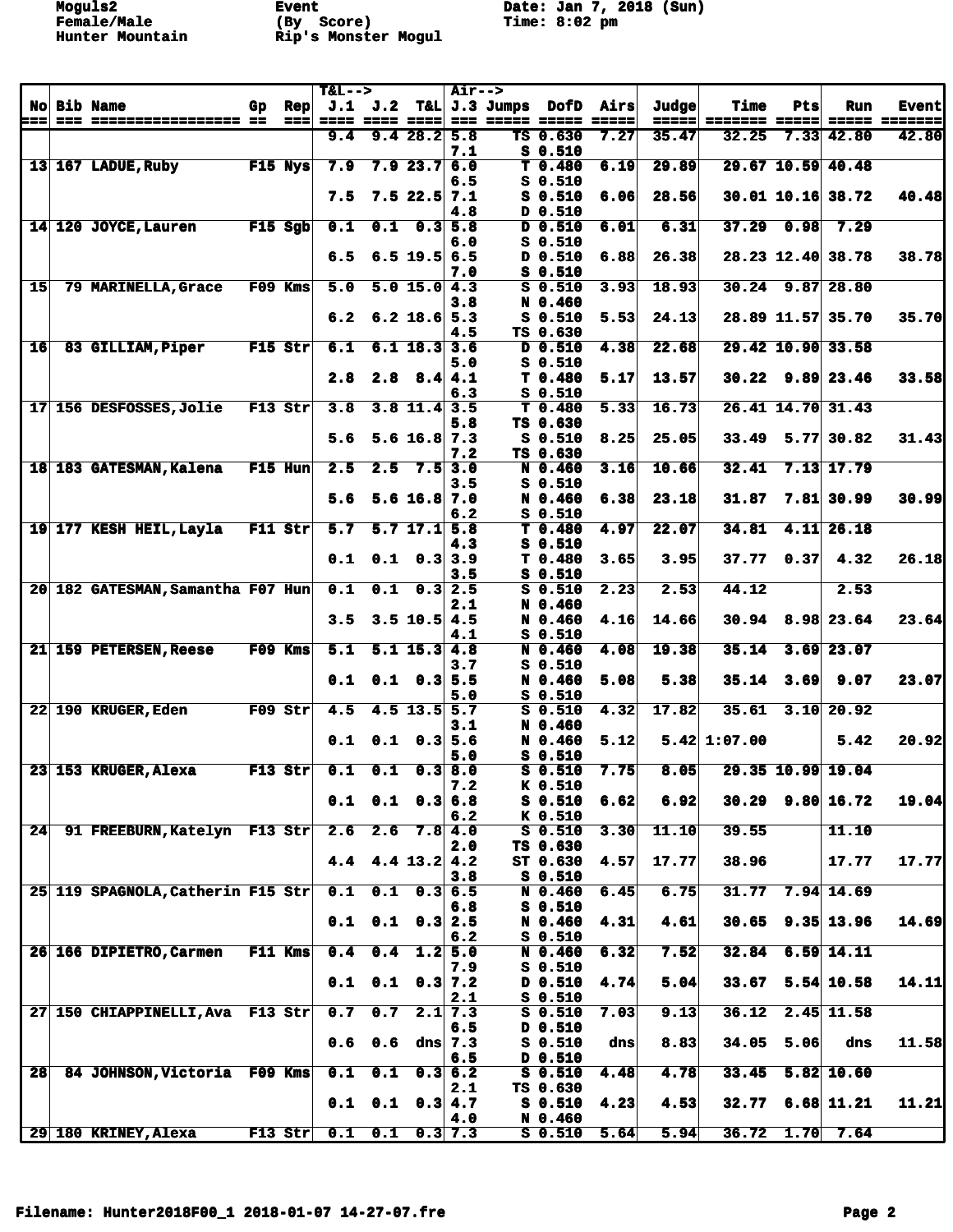**Moguls2 Event Date: Jan 7, 2018 (Sun)**<br> **Female/Male** (By Score) **Date: Jan 7, 2018 (Sun)** 

|                 |                                                  |    |                            | <b>T&amp;L--&gt;</b> |                              |                          | <b>Air--&gt;</b> |                              |                             |                     |       |                |               |                      |                            |
|-----------------|--------------------------------------------------|----|----------------------------|----------------------|------------------------------|--------------------------|------------------|------------------------------|-----------------------------|---------------------|-------|----------------|---------------|----------------------|----------------------------|
| <b>No</b>       | <b>Bib Name</b>                                  | Gp | <b>Rep</b>                 |                      | $J.1$ $J.2$                  |                          |                  | T&L $J.3$ Jumps              | DofD                        | Airs                | Judge | <b>Time</b>    | Pts           | Run                  | <b>Event</b>               |
| ===             | === ================== ==                        |    | $=$ $=$ $=$ $\blacksquare$ |                      | ==== ==== ====               |                          | 4.0              | <b>222 22222 22222 22222</b> | $T_0.480$                   |                     |       |                |               |                      | <b>ESSES SESSESS</b>       |
|                 |                                                  |    |                            | 0.1                  |                              | $0.1 \quad 0.3 \mid 7.2$ |                  |                              | $S_0.510$                   | 6.31                | 6.61  | 49.78          |               | 6.61                 | 7.64                       |
|                 |                                                  |    |                            |                      |                              |                          | 5.5              |                              | T 0.480                     |                     |       |                |               |                      |                            |
|                 | 30 117 VELENCHIK, Arden                          |    | $F15$ Str                  | 0.1                  | 0.1                          | 0.3                      | 2.1              |                              | N 0.460                     | 0.96                | 1.26  | 34.15          | 4.94          | 6.20                 |                            |
|                 |                                                  |    |                            |                      |                              |                          | $\cdot$ 0        |                              |                             |                     |       |                |               |                      |                            |
|                 |                                                  |    |                            | 0.1                  |                              | $0.1 \quad 0.3$          | 3.0              |                              | N 0.460                     | 3.42                | 3.72  | 38.25          |               | 3.72                 | 6.20                       |
|                 |                                                  |    |                            |                      |                              |                          | 4.0              |                              | $S_0.510$                   |                     |       |                |               |                      |                            |
| 31              | <b>200 MEEHAN, Ava</b>                           |    | F15 Str                    | 0.1                  | 0.1                          |                          | 0.34.5           |                              | N 0.460<br>$S_0.510$        | 4.11                | 4.41  | 42.81          |               | 4.41                 |                            |
|                 |                                                  |    |                            | 0.1                  |                              | $0.1 \quad 0.3 \, 3.7$   | 4.0              |                              | N 0.460                     | 2.66                | 2.96  | 38.23          |               | 2.96                 | 4.41                       |
|                 |                                                  |    |                            |                      |                              |                          | 2.0              |                              | T 0.480                     |                     |       |                |               |                      |                            |
| 32              | 76 PERKINS, Evelyn                               |    | <b>F11 Kil</b>             | 0.1                  | $\overline{\mathbf{0.1}}$    | 0.3                      | 3.0              |                              | N 0.460                     | 1.43                |       | $1.73$ 1:00.00 |               | 1.73                 |                            |
|                 |                                                  |    |                            |                      |                              |                          | $\cdot$ 1        |                              | $S_0.510$                   |                     |       |                |               |                      |                            |
|                 |                                                  |    |                            | 0.4                  |                              | $0.4$ 1.2                | 3.8              |                              | N 0.460                     | 1.89                | 3.09  | 44.54          |               | 3.09                 | 3.09                       |
|                 |                                                  |    |                            |                      |                              |                          | .3               |                              | $S$ 0.510                   |                     |       |                |               |                      |                            |
| $\overline{33}$ | 90 STEVENSON, Sammie F09 Str                     |    |                            | 0.1                  | $\overline{\mathbf{0.1}}$    | 0.3                      | 1.8<br>1.0       |                              | $S$ 0.510<br>N 0.460        | 1.37                | 1.67  | 49.85          |               | 1.67                 |                            |
|                 |                                                  |    |                            | 0.1                  |                              | $0.1 \quad 0.3 \, 2.0$   |                  |                              | N 0.460                     | 1.16                | 1.46  | 53.31          |               | 1.46                 | 1.67                       |
|                 |                                                  |    |                            |                      |                              |                          | $\cdot$ 5        |                              | T 0.480                     |                     |       |                |               |                      |                            |
| 34              | 0 COSTANZO, Katherin F13 Kms                     |    |                            | dns                  | dns                          | dns                      |                  |                              |                             | dns                 | dns   |                |               | dns                  |                            |
|                 |                                                  |    |                            |                      |                              |                          |                  |                              |                             |                     |       |                |               |                      |                            |
|                 |                                                  |    |                            | dns                  | dns                          | dns                      |                  |                              |                             | dns                 | dns   |                |               | dns                  | dns                        |
|                 |                                                  |    |                            |                      |                              |                          |                  |                              |                             |                     |       |                |               |                      |                            |
| 1               | 77 DAMORE, Trae                                  |    |                            |                      | M13 Kms 15.1 15.1 45.3 7.8   |                          |                  |                              | 3 0.700                     | 9.98                | 55.28 |                |               | 22.33 17.10 72.38    |                            |
|                 |                                                  |    |                            |                      |                              |                          | 6.2              |                              | 3p 0.730                    |                     |       |                |               |                      |                            |
|                 |                                                  |    |                            |                      | $13.0$ $13.0$ $39.0$         |                          | 6.1              |                              | $3p \ 0.730$                | 9.21                | 48.21 |                |               | $22.79$ 16.47 64.68  | 72.38                      |
|                 |                                                  |    |                            |                      |                              |                          | 6.8              |                              | 3 0.700                     |                     |       |                |               |                      |                            |
| $\overline{2}$  | 95 CALZOLANO, Christi M13 Str 14.4 14.4 43.2 8.1 |    |                            |                      |                              |                          |                  |                              | <b>TT 0.500</b>             | 7.33                | 50.53 |                |               | $23.03$ 16.13 66.66  |                            |
|                 |                                                  |    |                            |                      |                              |                          | 8.0              |                              | $S_0.410$                   |                     |       |                |               |                      |                            |
|                 |                                                  |    |                            |                      | 13.9 13.9 41.7 8.4           |                          | 7.0              |                              | <b>TT 0.500</b><br>TS 0.530 | 7.91                | 49.61 |                | $22.24$ 17.23 | 66.84                | 66.84                      |
|                 | 3 113 COOPER, Reed                               |    | $M15$ Str                  | 6.2                  |                              | $6.2$ 18.6 8.5           |                  |                              |                             | 3p 0.730 10.54      | 29.14 |                | 27.31 10.21   | 39.35                |                            |
|                 |                                                  |    |                            |                      |                              |                          | 8.2              |                              | TS 0.530                    |                     |       |                |               |                      |                            |
|                 |                                                  |    |                            |                      | $14.0$ 14.0 $42.0$ 7.1       |                          |                  |                              | 3p 0.730                    | 8.46                | 50.46 |                |               | 23.48 15.51 65.97    | 65.97                      |
|                 |                                                  |    |                            |                      |                              |                          | 6.2              |                              | TS 0.530                    |                     |       |                |               |                      |                            |
|                 | 4 126 BOYLE, Wyatt                               |    |                            |                      | M13 Str 12.6 12.6 37.8 7.6   |                          |                  |                              | <b>TT 0.500</b>             | 8.09                | 45.89 |                | 21.47 18.29   | 64.18                |                            |
|                 |                                                  |    |                            |                      | $11.8$ 11.8 35.4 7.9         |                          | 8.1              |                              | TS 0.530<br>TT 0.500        |                     | 42.79 |                |               | 21.57 18.15 60.94    | 64.18                      |
|                 |                                                  |    |                            |                      |                              |                          | 6.5              |                              | TS 0.530                    | 7.39                |       |                |               |                      |                            |
| 5               | 89 STEVENSON, Ryan                               |    |                            |                      | M15 Str $14.3$ 14.3 42.9     |                          | 7.2              |                              | TS 0.530                    | 6.59                | 49.49 |                |               | 24.95 13.48 62.97    |                            |
|                 |                                                  |    |                            |                      |                              |                          | 6.8              |                              | $S_0.410$                   |                     |       |                |               |                      |                            |
|                 |                                                  |    |                            |                      | $13.6$ 13.6 40.8 6.4         |                          |                  |                              | TS 0.530                    | 5.56                | 46.36 |                |               | 24.36 14.29 60.65    | 62.97                      |
|                 |                                                  |    |                            |                      |                              |                          | 5.3              |                              | S 0.410                     |                     |       |                |               |                      |                            |
|                 | $6 129$ BOYLE, Luca                              |    |                            |                      | M15 Str $12.5$ 12.5 37.5 6.4 |                          | 6.9              |                              | $3p$ 0.730<br>TS 0.530      | 8.32                | 45.82 |                |               | $22.80$ 16.45 62.27  |                            |
|                 |                                                  |    |                            |                      | $0.1$ $0.1$ $0.3$ $6.7$      |                          |                  |                              | 30.700                      | 8.45                | 8.75  |                |               | $28.48$ $8.59$ 17.34 | 62.27                      |
|                 |                                                  |    |                            |                      |                              |                          | 7.1              |                              | TS 0.530                    |                     |       |                |               |                      |                            |
|                 | 7 184 DULKA, Rowen                               |    |                            |                      | M15 Nys 12.9 12.9 38.7       |                          | 7.0              |                              | N 0.360                     | 6.58                | 45.28 |                |               | 22.71 16.58 61.86    |                            |
|                 |                                                  |    |                            |                      |                              |                          | 5.8              |                              | 3 0.700                     |                     |       |                |               |                      |                            |
|                 |                                                  |    |                            |                      | 11.6 11.6 34.8 $5.9$         |                          |                  |                              | $S_0.410$                   | 6.54                | 41.34 |                |               | $22.56$ 16.78 58.12  | 61.86                      |
|                 | 8 186 GREENE, Davin                              |    |                            |                      | M15 Hun 10.3 10.3 30.9 8.1   |                          | 5.9              |                              | 3 0.700<br><b>TT 0.500</b>  | 7.76                | 38.66 |                |               | 24.31 14.36 53.02    |                            |
|                 |                                                  |    |                            |                      |                              |                          | 7.0              |                              | TS 0.530                    |                     |       |                |               |                      |                            |
|                 |                                                  |    |                            |                      | $11.8$ 11.8 35.4 7.8         |                          |                  |                              | <b>TT 0.500</b>             | 7.87                | 43.27 |                |               | 23.29 15.77 59.04    | 59.04                      |
|                 |                                                  |    |                            |                      |                              |                          | 7.5              |                              | TS 0.530                    |                     |       |                |               |                      |                            |
|                 | 9 168 OECHSNER, Max                              |    |                            |                      | M15 Nys 7.5 7.5 22.5 5.8     |                          |                  |                              | 30.700                      | 6.47                | 28.97 |                |               | 24.03 14.75 43.72    |                            |
|                 |                                                  |    |                            |                      |                              |                          | 5.9              |                              | $S_0.410$                   |                     |       |                |               |                      |                            |
|                 |                                                  |    |                            |                      | 11.6 11.6 34.8 4.9           |                          | 5.6              |                              | 3 0.700<br>TS 0.530         | 6.39                | 41.19 |                |               | $22.06$ 17.48 58.67  | 58.67                      |
|                 | 10 152 SPALTER, Jacob                            |    |                            |                      | M13 Hun 11.1 11.1 33.3 7.3   |                          |                  |                              | TS 0.530                    | 6.86                | 40.16 |                |               | 25.31 12.98 53.14    |                            |
|                 |                                                  |    |                            |                      |                              |                          | 6.0              |                              | <b>TT 0.500</b>             |                     |       |                |               |                      |                            |
|                 |                                                  |    |                            |                      | $12.2$ 12.2 36.6 6.0         |                          |                  |                              | TS 0.530                    | 6.13                | 42.73 |                |               | $25.50$ 12.72 55.45  | 55.45                      |
|                 |                                                  |    |                            |                      |                              |                          | 5.9              |                              | <b>TT 0.500</b>             |                     |       |                |               |                      |                            |
| 11              | 82 JOHNSON, Gabriel                              |    |                            |                      | M11 Kms 10.3 10.3 30.9 6.8   |                          |                  |                              | 3 0.700                     | 7.83                | 38.73 |                |               | 24.56 14.02 52.75    |                            |
|                 |                                                  |    |                            |                      |                              |                          | 7.5              |                              | X 0.410                     |                     |       |                |               |                      |                            |
|                 |                                                  |    |                            |                      | $0.1$ $0.1$ $0.3$ $6.8$      |                          |                  |                              |                             | $3p \t0.730 \t7.42$ | 7.72  |                |               |                      | $32.73$ $2.71$ 10.43 52.75 |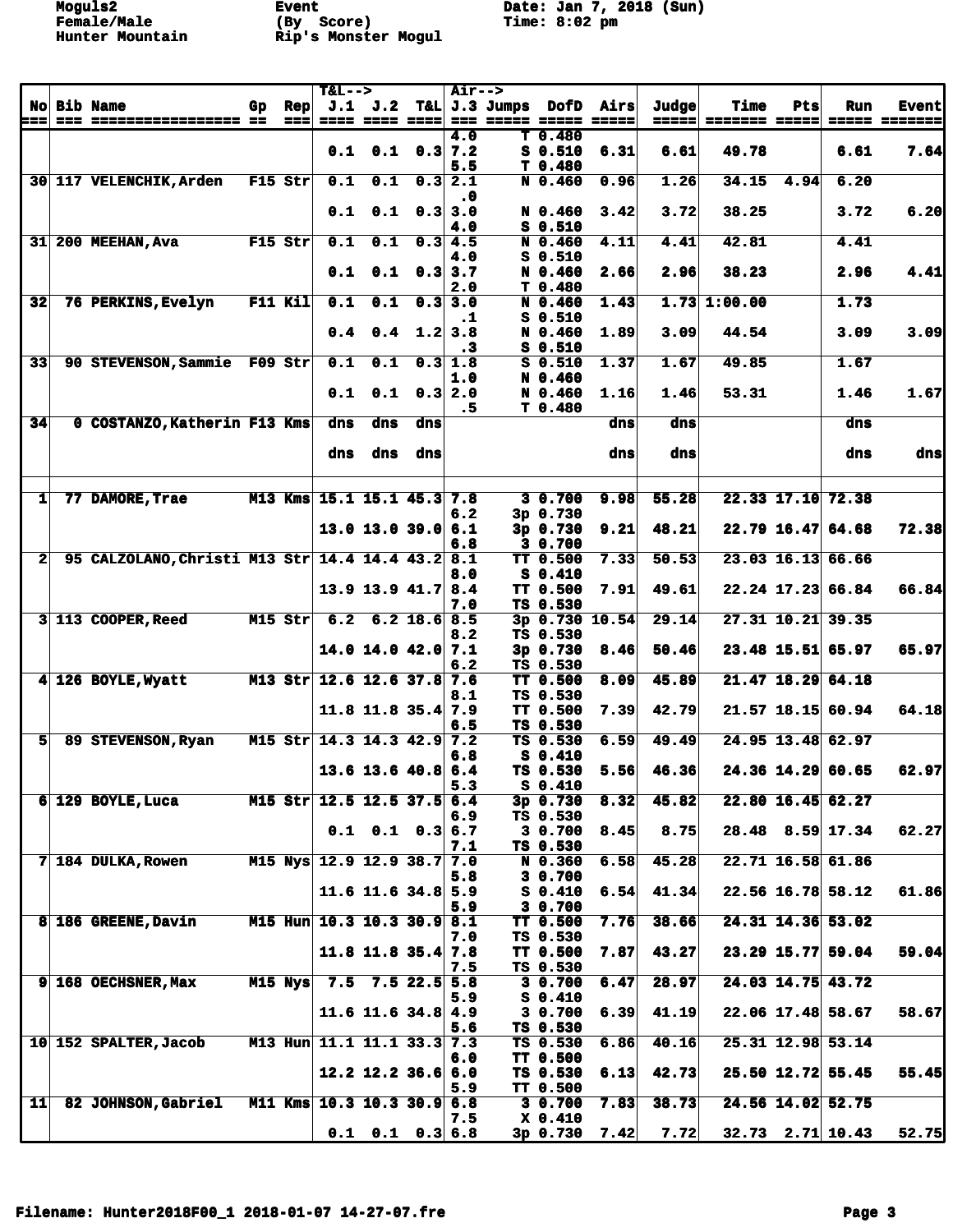**Moguls2 Event Date: Jan 7, 2018 (Sun)**<br> **Female/Male** (By Score) **Time: 8:02** pm

|                 |                                   |     |                 | <b>T&amp;L--&gt;</b>      |                       |                           | <b>Air--&gt;</b> |                              |                    |      |       |                      |      |                      |                      |
|-----------------|-----------------------------------|-----|-----------------|---------------------------|-----------------------|---------------------------|------------------|------------------------------|--------------------|------|-------|----------------------|------|----------------------|----------------------|
|                 | <b>No Bib Name</b>                | Gp. | <b>Rep</b>      |                           | $J.1$ $J.2$           |                           |                  | T&L J.3 Jumps                | DofD               | Airs | Judge | <b>Time</b>          | Pts  | Run                  | <b>Event</b>         |
|                 |                                   |     | $=$ $=$ $=$ $ $ |                           | <b>==== ==== ====</b> |                           |                  | <b>222 22222 22222 22222</b> |                    |      |       | =====  ======= ===== |      |                      | <b>===== =======</b> |
|                 |                                   |     |                 |                           |                       |                           | 6.0              |                              | $X$ 0.410          |      |       |                      |      |                      |                      |
|                 | 12 185 ROWAN, Reed                |     | M15 Kms         |                           | $11.8$ 11.8 35.4 6.7  |                           |                  |                              | T 0.380            | 5.41 | 40.81 | 27.91                |      | $9.38$ 50.19         |                      |
|                 |                                   |     |                 |                           |                       |                           | 7.0              |                              | $S_0.410$          |      |       |                      |      |                      |                      |
|                 |                                   |     |                 |                           | $10.9$ 10.9 32.7      |                           | 6.8              |                              | T <sub>0.380</sub> | 5.32 | 38.02 | 27.87                |      | $9.44$ 47.46         | 50.19                |
|                 |                                   |     |                 |                           |                       |                           | 6.7              |                              | $S_0.410$          |      |       |                      |      |                      |                      |
| 13              | 92 HOPE, Derek                    |     |                 | M15 Hun 10.8 10.8 32.4    |                       |                           | 7.7              |                              | TS 0.530           | 7.19 | 39.59 | 27.89                |      | $9.41$ 49.00         |                      |
|                 |                                   |     |                 |                           |                       |                           | 8.2              |                              | T 0.380            |      |       |                      |      |                      |                      |
|                 |                                   |     |                 |                           |                       |                           |                  |                              |                    |      |       |                      |      |                      |                      |
|                 |                                   |     |                 | 3.4                       |                       | $3.4$ 10.2 6.3            |                  |                              | TS 0.530           | 5.05 | 15.25 | 33.25                |      | $1.99$ 17.24         | 49.00                |
|                 |                                   |     |                 |                           |                       |                           | 4.2              |                              | $S_0.410$          |      |       |                      |      |                      |                      |
|                 | 14 158 KRUGER, Gavin              |     | M15 Str         | 9.7                       |                       | 9.729.16.2                |                  |                              | $D$ 0.410          | 5.16 | 34.26 |                      |      | 26.83 10.88 45.14    |                      |
|                 |                                   |     |                 |                           |                       |                           | 6.4              |                              | $S_0.410$          |      |       |                      |      |                      |                      |
|                 |                                   |     |                 | 2.6                       |                       | $2.6$ $7.8$ 5.7           |                  |                              | T <sub>0.380</sub> | 4.49 | 12.29 |                      |      | $27.83$ 9.49 21.78   | 45.14                |
|                 |                                   |     |                 |                           |                       |                           | 5.7              |                              | D 0.410            |      |       |                      |      |                      |                      |
|                 | 15 160 SKLAR, David               |     | M15 Hun         | 6.7                       |                       | 6.720.13.9                |                  |                              | T 0.380            | 3.94 | 24.04 | 32.12                |      | $3.56$ 27.60         |                      |
|                 |                                   |     |                 |                           |                       |                           | 6.0              |                              | $S_0.410$          |      |       |                      |      |                      |                      |
|                 |                                   |     |                 | 8.7                       |                       | 8.726.14.0                |                  |                              | N 0.360            | 3.44 | 29.54 | 28.57                |      | $8.47 \, 38.01$      | 38.01                |
|                 |                                   |     |                 |                           |                       |                           | 4.9              |                              | $S_0.410$          |      |       |                      |      |                      |                      |
|                 | 16 175 MERCIER, Henry             |     | M13 Str         | 3.2                       | 3.2                   |                           | 9.6 4.3          |                              | T 0.380            | 3.96 | 13.56 | 28.29                |      | $8.86$ 22.42         |                      |
|                 |                                   |     |                 |                           |                       |                           | 5.7              |                              | $S_0.410$          |      |       |                      |      |                      |                      |
|                 |                                   |     |                 |                           |                       |                           |                  |                              |                    |      | 28.39 | 27.98                | 9.29 |                      |                      |
|                 |                                   |     |                 | 7.6                       |                       | 7.622.86.0                |                  |                              | TS 0.530           | 5.59 |       |                      |      | 37.68                | 37.68                |
|                 |                                   |     |                 |                           |                       |                           | 5.9              |                              | $S_0.410$          |      |       |                      |      |                      |                      |
|                 | 17 191 FLANAGAN, Dean             |     | M15 Kms         | 5.5                       |                       | $\overline{5.5}$ 16.5 3.9 |                  |                              | TS 0.530           | 3.78 | 20.28 | 35.85                |      | 20.28                |                      |
|                 |                                   |     |                 |                           |                       |                           | 4.2              |                              | $S_0.410$          |      |       |                      |      |                      |                      |
|                 |                                   |     |                 | 8.5                       |                       | $8.5$ 25.5                | 3.7              |                              | TS 0.530           | 3.72 | 29.22 | 29.21                |      | 7.58 36.80           | 36.80                |
|                 |                                   |     |                 |                           |                       |                           | 4.3              |                              | $S_0.410$          |      |       |                      |      |                      |                      |
|                 | 18 162 CAFFREY, Alex              |     | M13 Hun         | 1.6                       | 1.6                   | 4.8                       | 3.2              |                              | T 0.380            | 3.30 | 8.10  |                      |      | 27.13 10.46 18.56    |                      |
|                 |                                   |     |                 |                           |                       |                           | 5.1              |                              | $S_0.410$          |      |       |                      |      |                      |                      |
|                 |                                   |     |                 | 7.8                       |                       | $7.8$ 23.4                | 3.7              |                              | M 0.410            | 3.92 | 27.32 | 27.98                |      | 9.29 36.61           | 36.61                |
|                 |                                   |     |                 |                           |                       |                           | 5.9              |                              | $S_0.410$          |      |       |                      |      |                      |                      |
| $\overline{19}$ | 73 STRECK, Benjamin               |     | M13 Hun         | 1.8                       |                       | $1.8$ 5.4 5.1             |                  |                              | $S_0.410$          | 2.81 | 8.21  | 32.98                |      | $2.37$ 10.58         |                      |
|                 |                                   |     |                 |                           |                       |                           | 2.0              |                              | N 0.360            |      |       |                      |      |                      |                      |
|                 |                                   |     |                 | 8.1                       |                       | $8.1$ 24.3 5.8            |                  |                              | $S_0.410$          |      | 29.32 | 30.34                |      | $6.02$ 35.34         | 35.34                |
|                 |                                   |     |                 |                           |                       |                           |                  |                              |                    | 5.02 |       |                      |      |                      |                      |
|                 |                                   |     |                 |                           |                       |                           | 5.0              |                              | TS 0.530           |      |       |                      |      |                      |                      |
|                 | 20 179 KRINEY, Jacob              |     | M15 Str         | $\overline{\mathbf{0.1}}$ |                       | $0.1 \quad 0.3$ 7.9       |                  |                              | T <sub>0.380</sub> | 5.12 | 5.42  | 34.55                | 0.20 | 5.62                 |                      |
|                 |                                   |     |                 |                           |                       |                           | 4.0              |                              | TS 0.530           |      |       |                      |      |                      |                      |
|                 |                                   |     |                 | 7.2                       |                       | $7.2$ 21.6 7.6            |                  |                              | T <sub>0.380</sub> | 6.32 | 27.92 | 29.97                |      | $6.53$ 34.45         | 34.45                |
|                 |                                   |     |                 |                           |                       |                           | 6.5              |                              | TS 0.530           |      |       |                      |      |                      |                      |
|                 | 21 178 KESH HEIL, Luke            |     | M11 Str         | 6.0                       |                       | 6.0 18.0                  | 8.0              |                              | $S_0.410$          | 5.00 | 23.00 |                      |      | 26.89 10.79 33.79    |                      |
|                 |                                   |     |                 |                           |                       |                           | 4.2              |                              | D 0.410            |      |       |                      |      |                      |                      |
|                 |                                   |     |                 | 0.1                       |                       | $0.1 \quad 0.360$         |                  |                              | TS 0.530           | 6.05 | 6.35  | 28.93                |      | 7.97 14.32           | 33.79                |
|                 |                                   |     |                 |                           |                       |                           | 7.0              |                              | $S_0.410$          |      |       |                      |      |                      |                      |
|                 | 22 109 CIAGLO, Owen               |     | M09 Kms         | 5.0                       |                       | 5.0 15.0                  | 6.9              |                              | $X_0.410$          | 7.02 | 22.02 | 28.32                |      | 8.81 30.83           |                      |
|                 |                                   |     |                 |                           |                       |                           | 6.0              |                              | 3 0.700            |      |       |                      |      |                      |                      |
|                 |                                   |     |                 | 4.9                       |                       | $4.9$ 14.7                | 6.5              |                              | M 0.410            | 6.82 | 21.52 |                      |      | 26.25 11.68 33.20    | 33.20                |
|                 |                                   |     |                 |                           |                       |                           | 5.7              |                              | 3p 0.730           |      |       |                      |      |                      |                      |
|                 | 23 189 HENNE, Charlie             |     | M15 Str         | 5.0                       |                       | 5.0 15.0                  | 6.7              |                              | $S$ 0.410          | 5.40 | 20.40 |                      |      | 26.15 11.82 32.22    |                      |
|                 |                                   |     |                 |                           |                       |                           | 6.5              |                              | D 0.410            |      |       |                      |      |                      |                      |
|                 |                                   |     |                 |                           |                       | $5.2$ 15.6 5.9            |                  |                              |                    |      | 19.65 |                      |      |                      |                      |
|                 |                                   |     |                 | 5.2                       |                       |                           |                  |                              | $S_0.410$          | 4.05 |       |                      |      | $28.83$ $8.11$ 27.76 | 32.22                |
|                 |                                   |     |                 |                           |                       |                           | 4.0              |                              | D 0.410            |      |       |                      |      |                      |                      |
|                 | 24 123 CHIAPPINELLI, Jaso M15 Str |     |                 | 6.0                       |                       | 6.0 18.0 7.2              |                  |                              | TS 0.530           | 6.81 | 24.81 | 30.06                |      | $6.41$ 31.22         |                      |
|                 |                                   |     |                 |                           |                       |                           | 6.0              |                              | TT 0.500           |      |       |                      |      |                      |                      |
|                 |                                   |     |                 | dns                       |                       | dns dns                   |                  |                              |                    | dns  | dns   |                      |      | dns                  | 31.22                |
|                 |                                   |     |                 |                           |                       |                           |                  |                              |                    |      |       |                      |      |                      |                      |
|                 | 25 127 GREENE, Skyler             |     | M13 Hun         | 3.9                       |                       | $3.9$ 11.7 6.1            |                  |                              | T 0.380            | 4.97 | 16.67 |                      |      | 27.37 10.13 26.80    |                      |
|                 |                                   |     |                 |                           |                       |                           | 6.5              |                              | $S_0.410$          |      |       |                      |      |                      |                      |
|                 |                                   |     |                 | 6.5                       |                       | $6.5$ 19.5 4.0            |                  |                              | T 0.380            | 3.89 | 23.39 |                      |      | $29.22$ 7.57 30.96   | 30.96                |
|                 |                                   |     |                 |                           |                       |                           | 5.8              |                              | K 0.410            |      |       |                      |      |                      |                      |
|                 | 26 197 JOHNSON, Jack              |     | M15 Str         | 5.2                       |                       | $5.2$ 15.6 5.8            |                  |                              | $S_0.410$          | 3.85 | 19.45 | 29.13                |      | $7.69$ 27.14         |                      |
|                 |                                   |     |                 |                           |                       |                           | 3.9              |                              | T 0.380            |      |       |                      |      |                      |                      |
|                 |                                   |     |                 | 5.0                       |                       | $5.0$ 15.0 4.6            |                  |                              | $S_0.410$          | 3.28 | 18.28 |                      |      | $26.20$ 11.75 30.03  | 30.03                |
|                 |                                   |     |                 |                           |                       |                           | 3.7              |                              | T <sub>0.380</sub> |      |       |                      |      |                      |                      |
|                 |                                   |     |                 |                           |                       |                           |                  |                              |                    |      |       |                      |      |                      |                      |
| 27 <sup>1</sup> | 93 KEENAN, William                |     | M13 Hun         | 5.9                       |                       | $5.9$ 17.7 6.2            |                  |                              | $S_0.410$          | 3.77 | 21.47 | 31.22                |      | $4.80$ 26.27         |                      |
|                 |                                   |     |                 |                           |                       |                           | 3.0              |                              | D 0.410            |      |       |                      |      |                      |                      |
|                 |                                   |     |                 | 6.2                       |                       | $6.2$ 18.6 6.8            |                  |                              | $S_0.410$          | 5.32 | 23.92 |                      |      | $30.65$ 5.59 29.51   | 29.51                |
|                 |                                   |     |                 |                           |                       |                           | 6.2              |                              | D 0.410            |      |       |                      |      |                      |                      |
|                 | 28 176 MERCIER, George            |     | $M13$ Str       | 1.1                       | 1.1                   |                           | 3.3 6.1          |                              | T 0.380            | 5.38 | 8.68  | 34.85                |      | 8.68                 |                      |
|                 |                                   |     |                 |                           |                       |                           | 5.8              |                              | TS 0.530           |      |       |                      |      |                      |                      |
|                 |                                   |     |                 |                           |                       |                           |                  |                              |                    |      |       |                      |      |                      |                      |